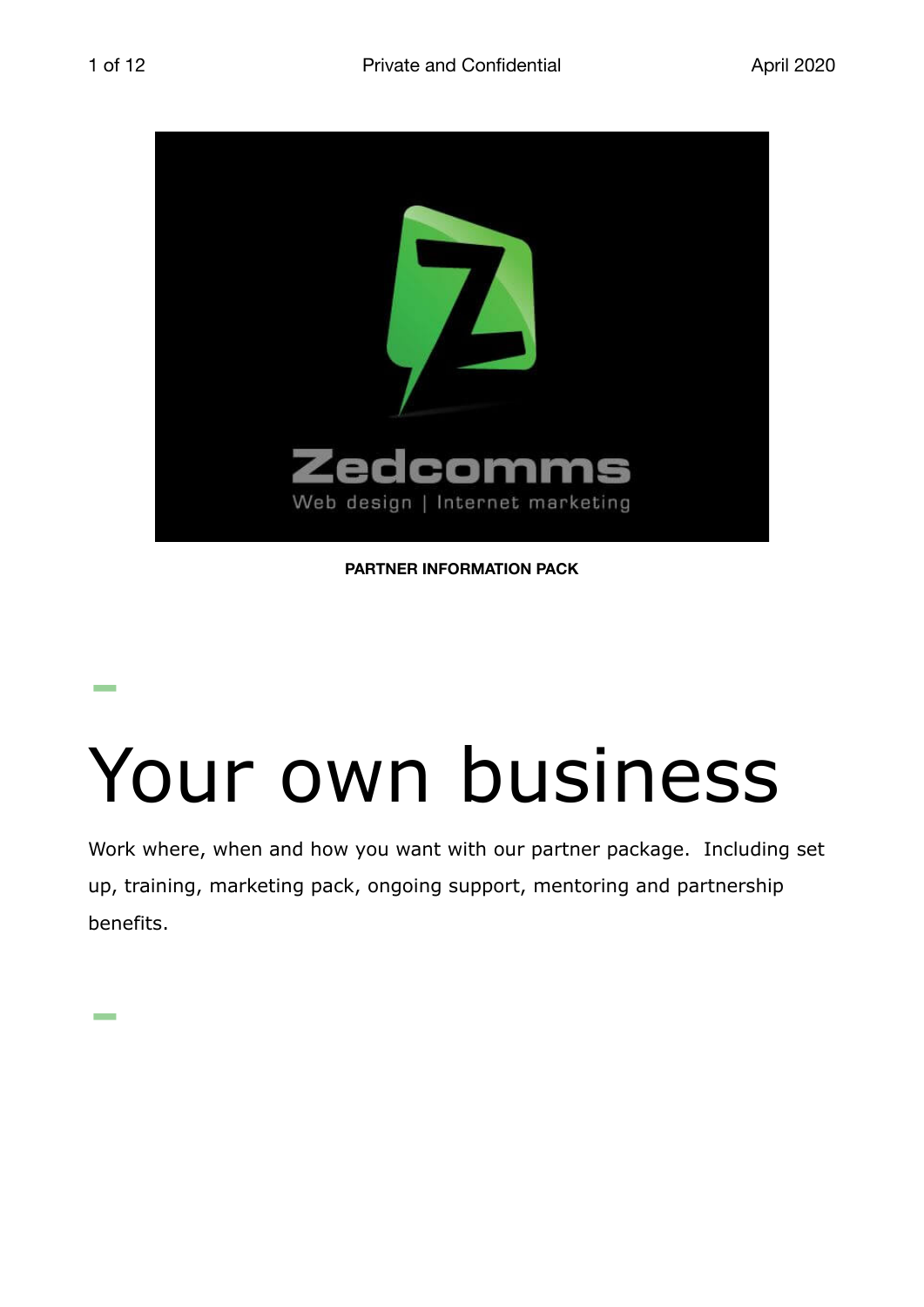### about us

Having worked in the Internet industry since 1999 we have attained a vast amount of experience within business - online - marketing - streamlining - and business development.

We have been involved within the building and marketing of some 2500 websites, helping clients sell a wide range of products and services. In recent years we have collaborated with approximately 200 businesses per year providing business development support. Zedcomms and our Partners provide state of the art business development technologies and marketing services backed by years of digital know-how and an understanding of business.

### our clients

Our clients are business owners and business managers who want to attract more customers, acquire targeted customers and build the company brand. We work with our clients as an integral part of their business; learning how they work, what's special and how they work to reflect their ethos, success and story online. Simplified; we set up and manage the online 'shop window' to attract the target customer. Our role is to effectively tell the company story online, which attracts the perfect customer.

-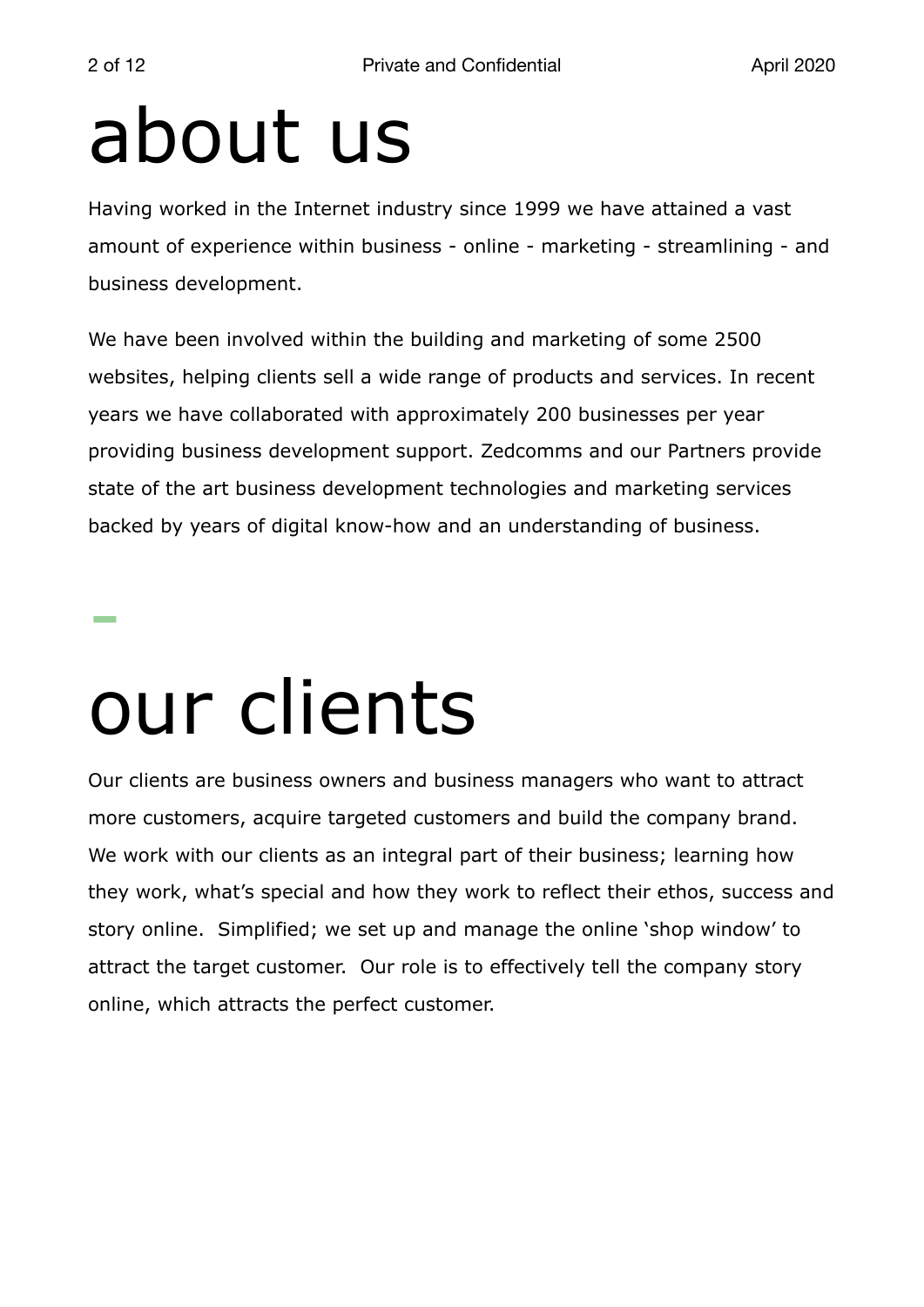### Industries We Work With

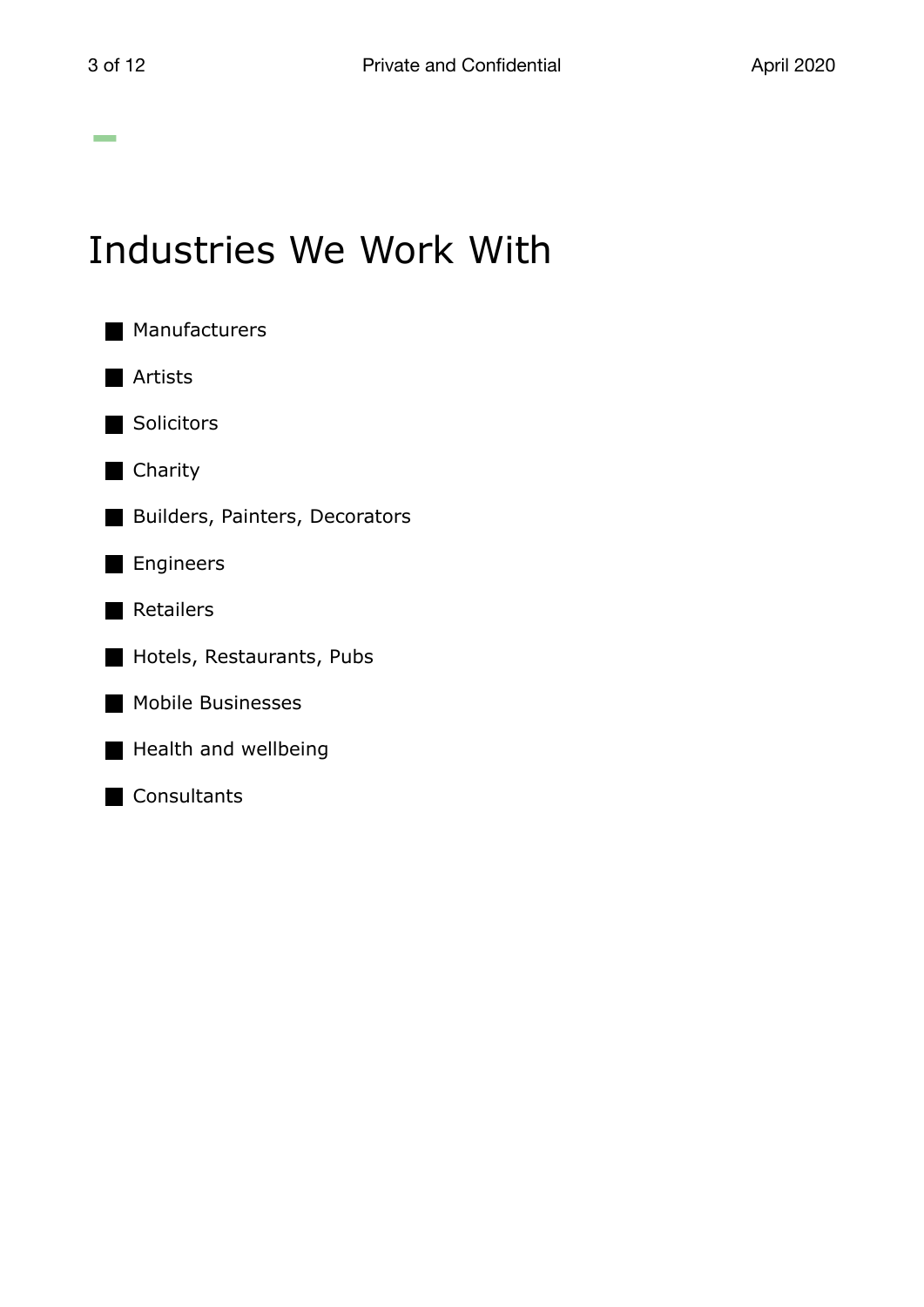# the opportunity

The timing could not be better, it's happening now; the second digital revolution is the coming of age of the Internet. Social Media, review platforms, directories and online platforms are gaining traction influence and importance for any business. In response to this Google, king of the Internet, are changing how they operate. They are keeping visitors on the Google website rather than directing to other websites; so Google can sell more payper-click advertising. This will reduce Google organic traffic to our customers business websites by about 50%. If clients don't respond early they will be more prone to start paying for very expensive and often ineffective adverts on Google, Bing, Facebook/Meta, Instagram and Twitter. This makes social media marketing - social media management more important now and in the future. These are changing times, time for an opportunity to be in the market at the right time.

#### **This opportunity is to be trained and supported to provide a marketing and promotion service to clients in your area.**

#### **Demand**

There is a huge demand from businesses who require help to capitalise on social media marketing, digital marketing using social media and other internet platforms. For example, in recent months 90% of all enquiries we have received have been for social media marketing.

Businesses need to be active on relevant internet platforms that allow engagement with customers to be able to connect with customers. Businesses need to be up to date and aware of online activity to be able to attract more customers.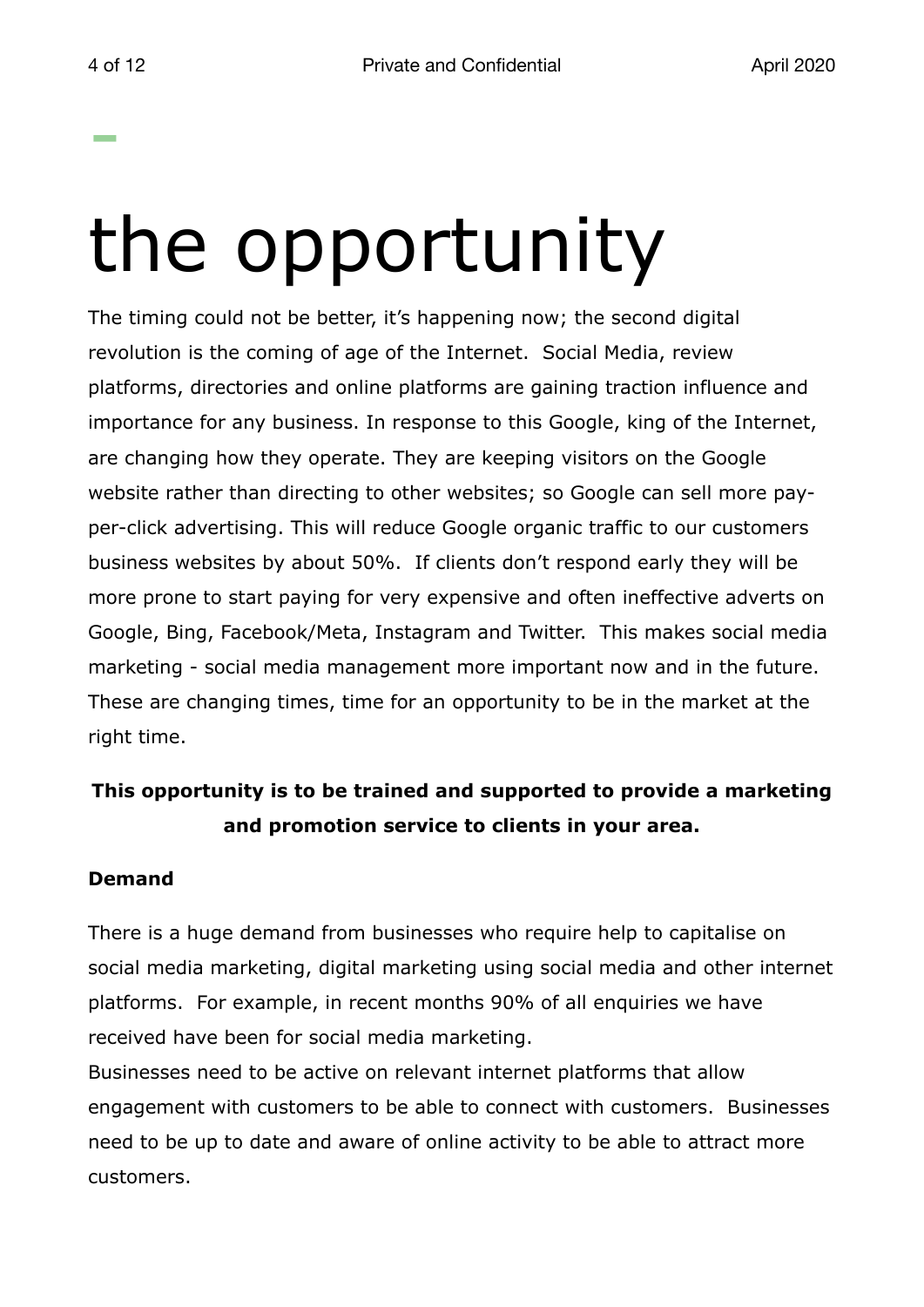Most of the UK's 6 million SME businesses don't have the time or knowhow to manage this environment. We have **proven systems** that provide a well thought out cost-effective solution, delivered with our local Zedcomms Partners.

### products

Our detailed offering is very wide. The headline is 'Internet Marketing and Business Development'. Our services include the following:

Internet Marketing, Social Media Marketing - SEO - Reputation Management.

Website Building - Website Edit - Website Re-Design - Lead Generation.

Business Development - Mentoring - Digital Marketing - Digital Management - Online Reputation to name a few.

The award-winning 'Marketing Analysis' will identify what is most required per client then we propose our 'Action Plan'. The services may include:

Online Reputation

Social Media Marketing

Listings Builder

SEO - Search Engine Optimisation

Review Management

Website Build and Re-Design**The Second Second**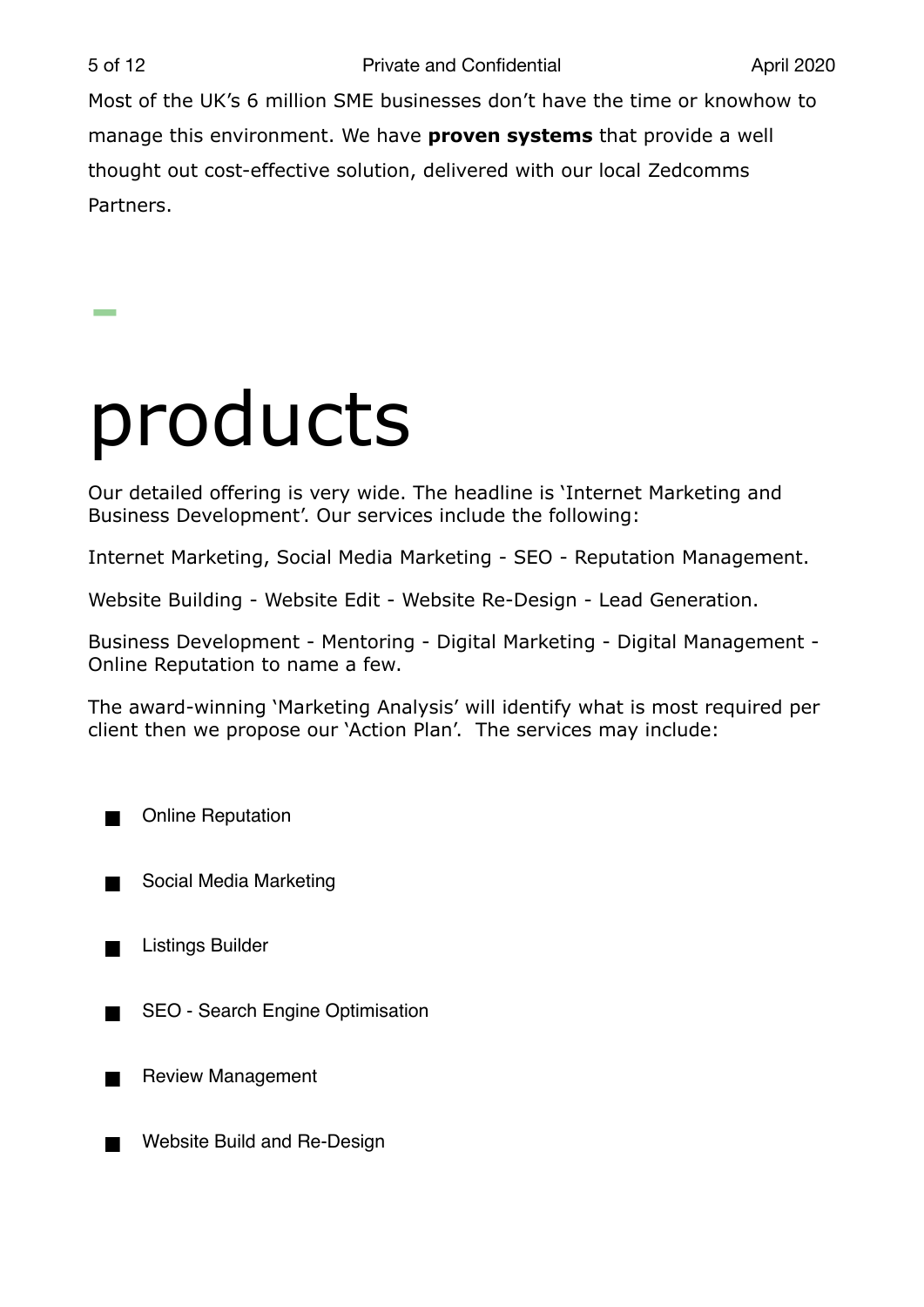### leads

How you engage with clients will vary depending on your style and preferences. Here are some options to support you:

- Online lead platforms. Several lead platforms allow you to bid for initial contracts. Currently we work with three. We help you set this up and provide bid templates.
- Zedcomms website leads will be shared with the nearest Franchised Partner.
- Website leads from your website and your online marketing.
- $\blacksquare$  Networking. People buy from people so this is an engaging way to reach your clients. BNI, FSB, Chamber of Commerce are a good start.
- A great lead generator to help you engage with clients is to offer a free Marketing Evaluation Each report is bespoke to each client and shows exactly where their marketing opportunities prevail. From there you can propose relevant marketing and streamlining services. Update reports, quarterly or yearly are a good approach to demonstrate progress and RoI.

(Included reports are five per month unless otherwise authorised).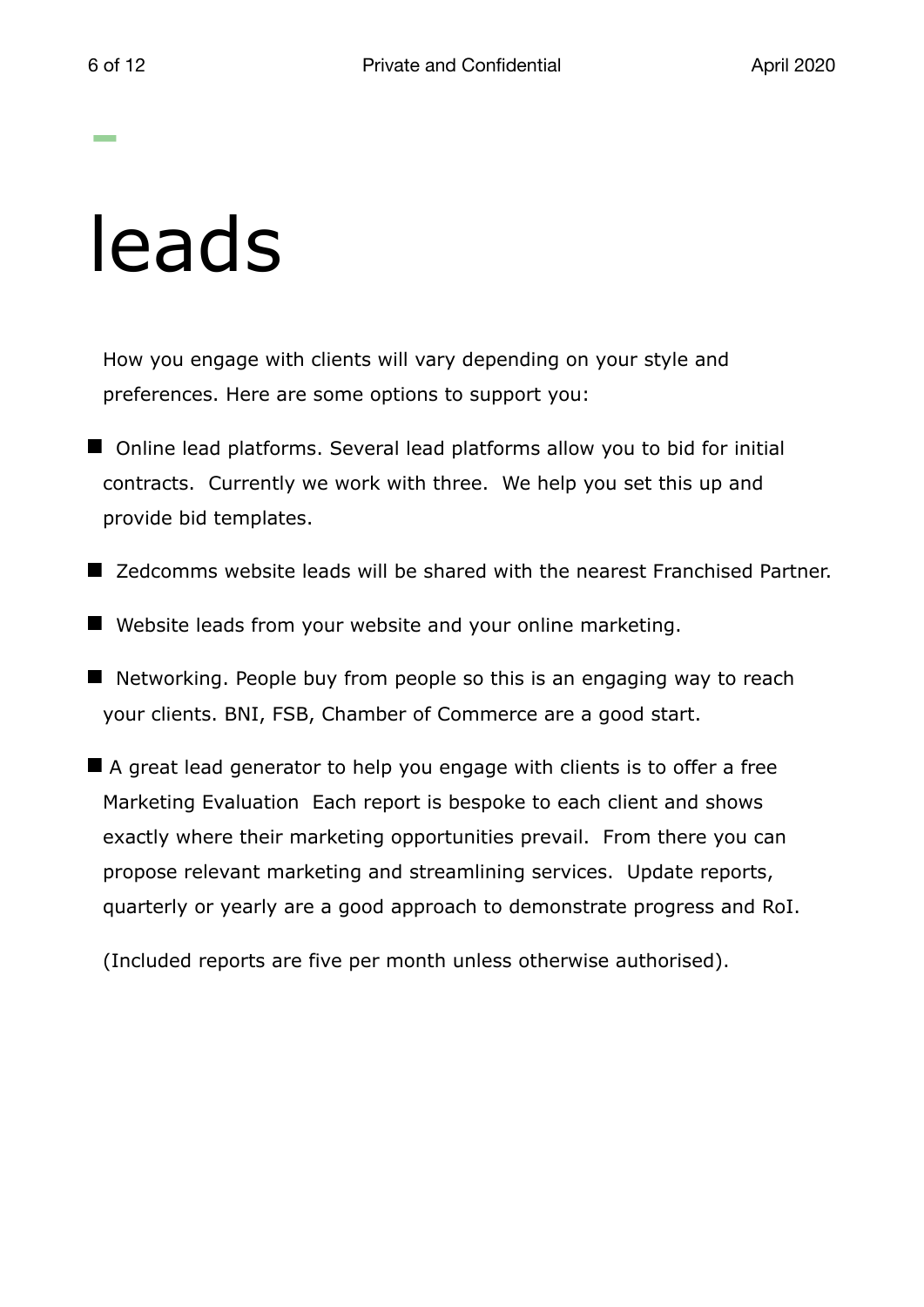## testimonials

#### **Best Ever Month for Website Direct Sales.**

We're already seeing the impact and December is already our best ever month for website direct sales.

**Social Media Management Philip McCready**

#### **Brilliant Things You Have Done**

It's amazing what you have done, I tell everyone about your service. Truly brilliant things you have done for my social media. It looks so professional now – highly recommended.

**Social Media Management** 

**Liz Pattinson MA HRM Chartered FCIPD.** 

#### **A Very Big Thank You**

I have just surpassed last Decembers sales total with still a week left in the month. Putting that into more context my sales at the start of the pandemic, without my normal travelling to events, were 60% of those of the previous year, and remained at those levels until September. Since then this percentage has increased until the point today where we have surpassed the 100% mark. I can put that improvement firmly in your court and can only say a very big thank you for all your efforts. Long may this growth continue!!!

#### **Social Media Marketing**

**Stuart Armstrong.**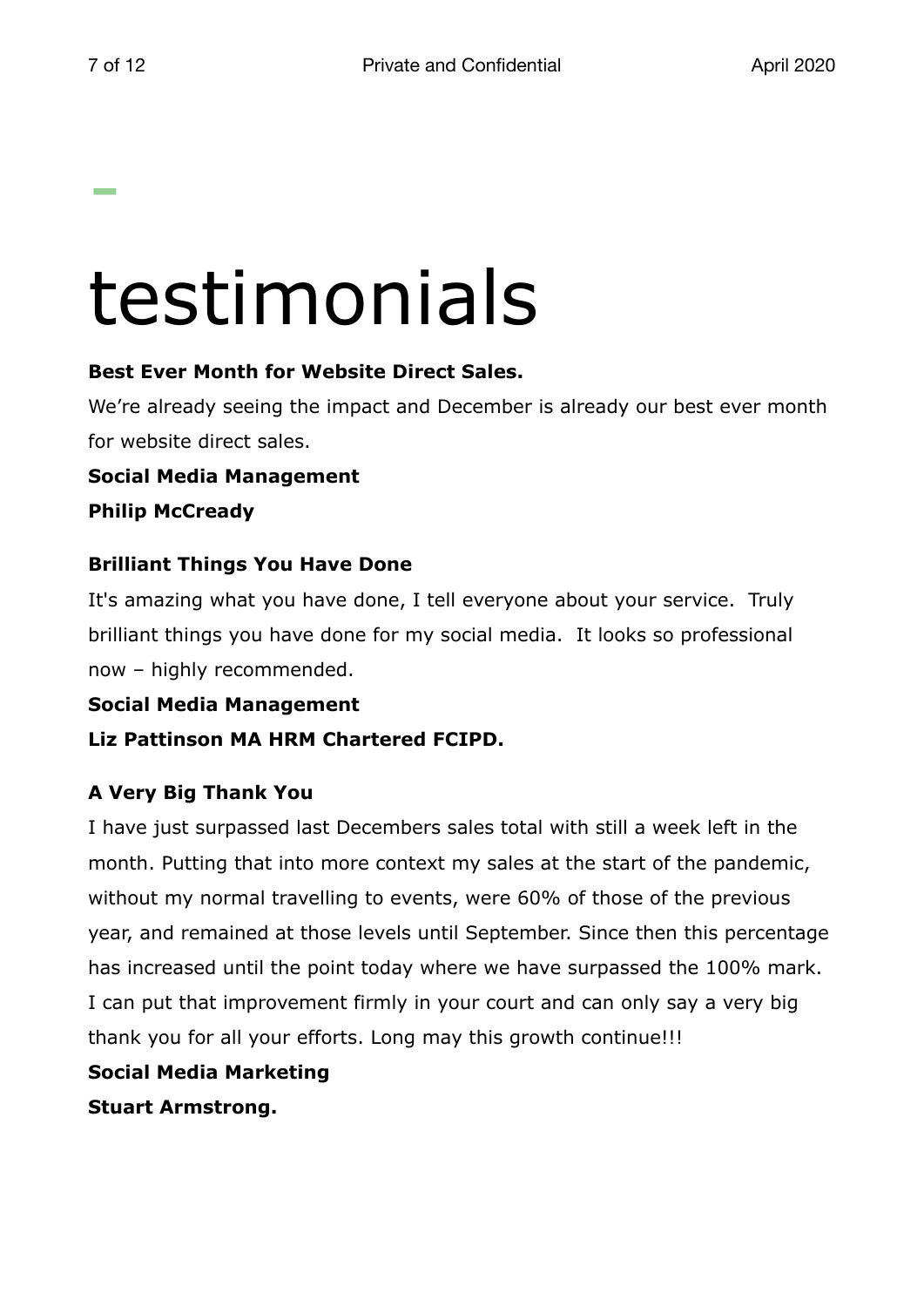#### **Free Marketing Evaluation**

The free marketing report really opened our eyes – it was clear we were doing quite well promoting the business but missing out on searches to our website. The guys suggested a product and a year later we are in great shape and enjoying building our business.

#### **SEO**

#### **Pinkneys Skip Hire.**

#### **Two Years**

We have worked with Paul for two years now. All our enquiries now come from the website (previously we didn't get any), I've lost count of the number of times customers compliment the website. We get enquiries from much further afield and we are attracting target customers. Our fabric representative said he's never seen us so busy and it's true, we are running at almost full capacity with an eight-week lead-time. It's just great to work with Paul – not just because he knows how to market a business – but he supports us along the way

#### **Website design and Internet marketing BJ Upholstery**

#### **Doubled My Business**

Since working with Zedcomms I've doubled my business

#### **Marketing Consultancy.**

**ARM Services.**

#### **First Order**

I don't believe in coincidence; Since you worked with my business I received my first online order in two years

#### **Website Marketing Strategy.**

**Print retailer and photographer.**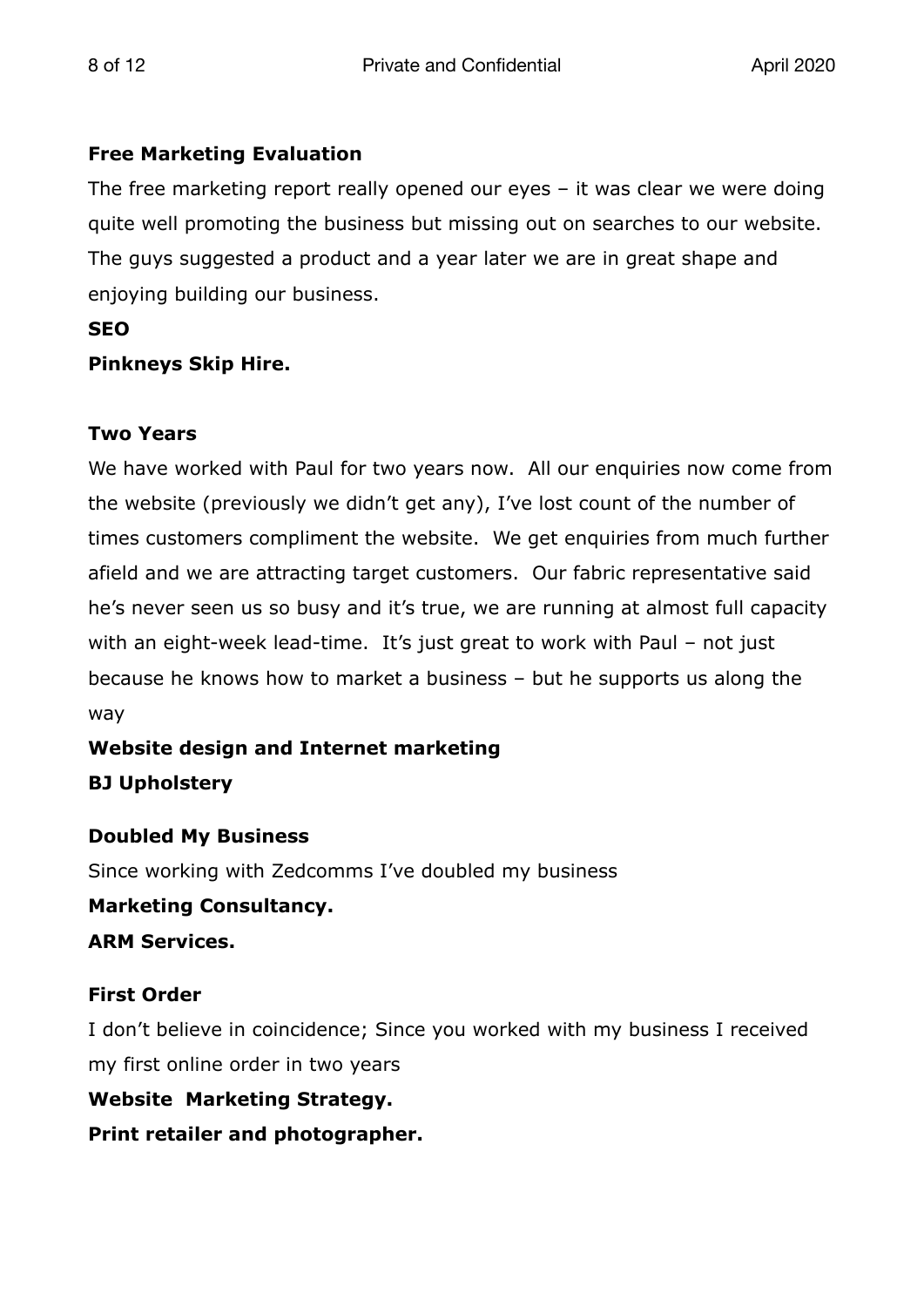#### **Best Mentor**

Paul Harper is the best mentor I have worked with and I have worked with many. He is a competent and knowledgeable person who will focus on what your business needs. An absolute pleasure to work with!

**Internet Marketing and Mentor Support.**

**NeST Business Hub.**

### who we're looking for

We are looking for like-minded people. You enjoy finding out more about businesses, you care about the clients you work with and you enjoy helping people. You are not shy about coming forward and relish meeting new people. You want to earn a good living, you don't mind working for it. You want to be making a powerful residual income for your future while experiencing a good work-life balance. You like the idea of working how, where and when you want.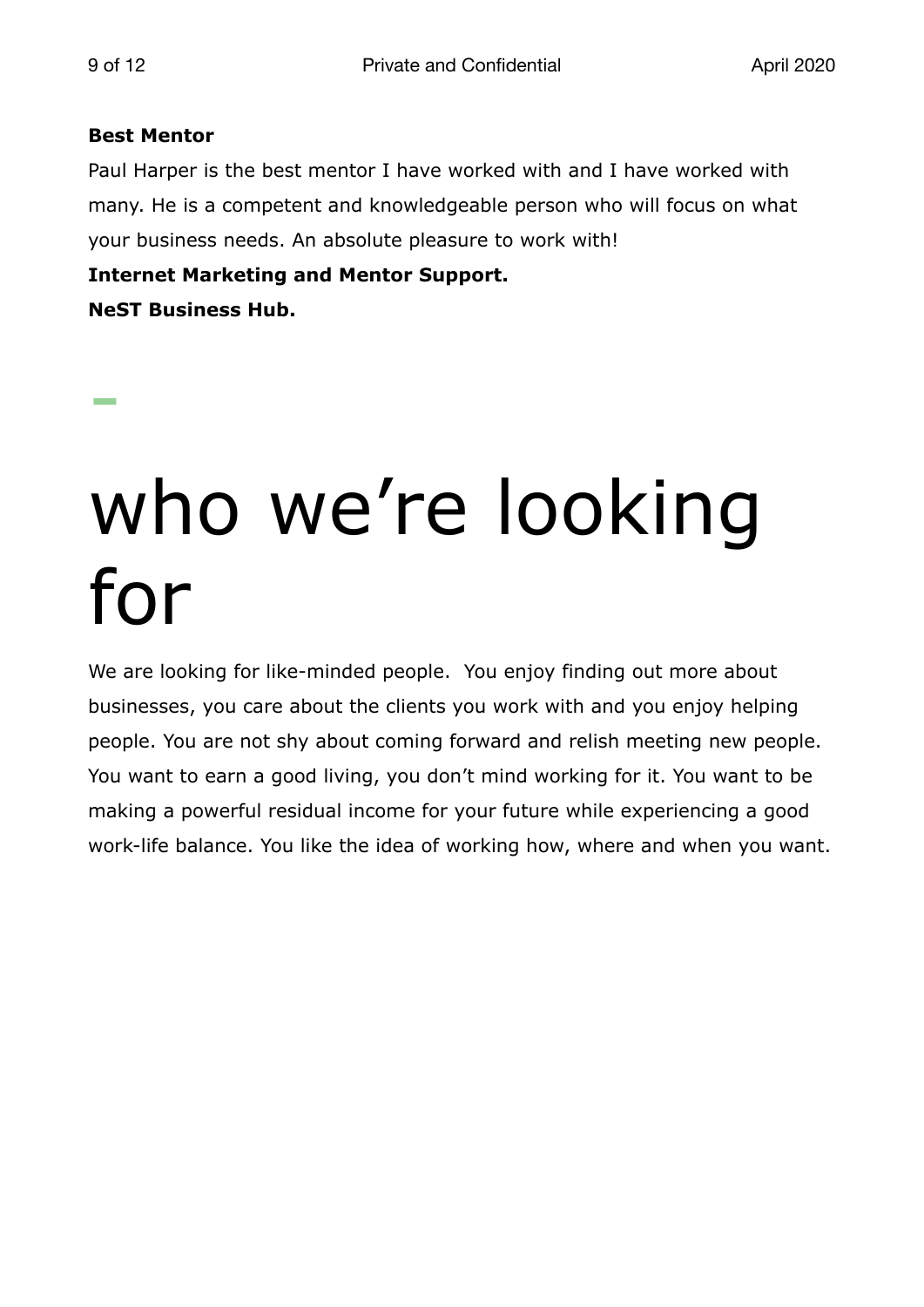### FAQs

#### **How much revenue do I keep?**

- 100% of all Internet Marketing revenue. 50% of all website build revenue.

#### **What's my ongoing cost obligations?**

- After the first 12 months, the ongoing licence and support fees are £95 pm.

#### **Can I trade under my brand?**

 - Yes, and you can purchase a brand package from us that includes a website and brand design.

#### **What are my obligations?**

 - This is your business and you operate how, where and when you want. We guide and support you and work together.

#### **What training and support do you include?**

 - A one-day bespoke training workshop is designed to fit your requirements. This can be split into three online workshops as preferred. After this, we work with you to support you by phone and email. We also offer a local one-day training workshop.

#### **Where will the training take place?**

 - You can visit us in Darlington for training or we can visit you. If you elect to for us to visit you for training the full fee is due 7 days before the training date. An online three-session workshop is an option also.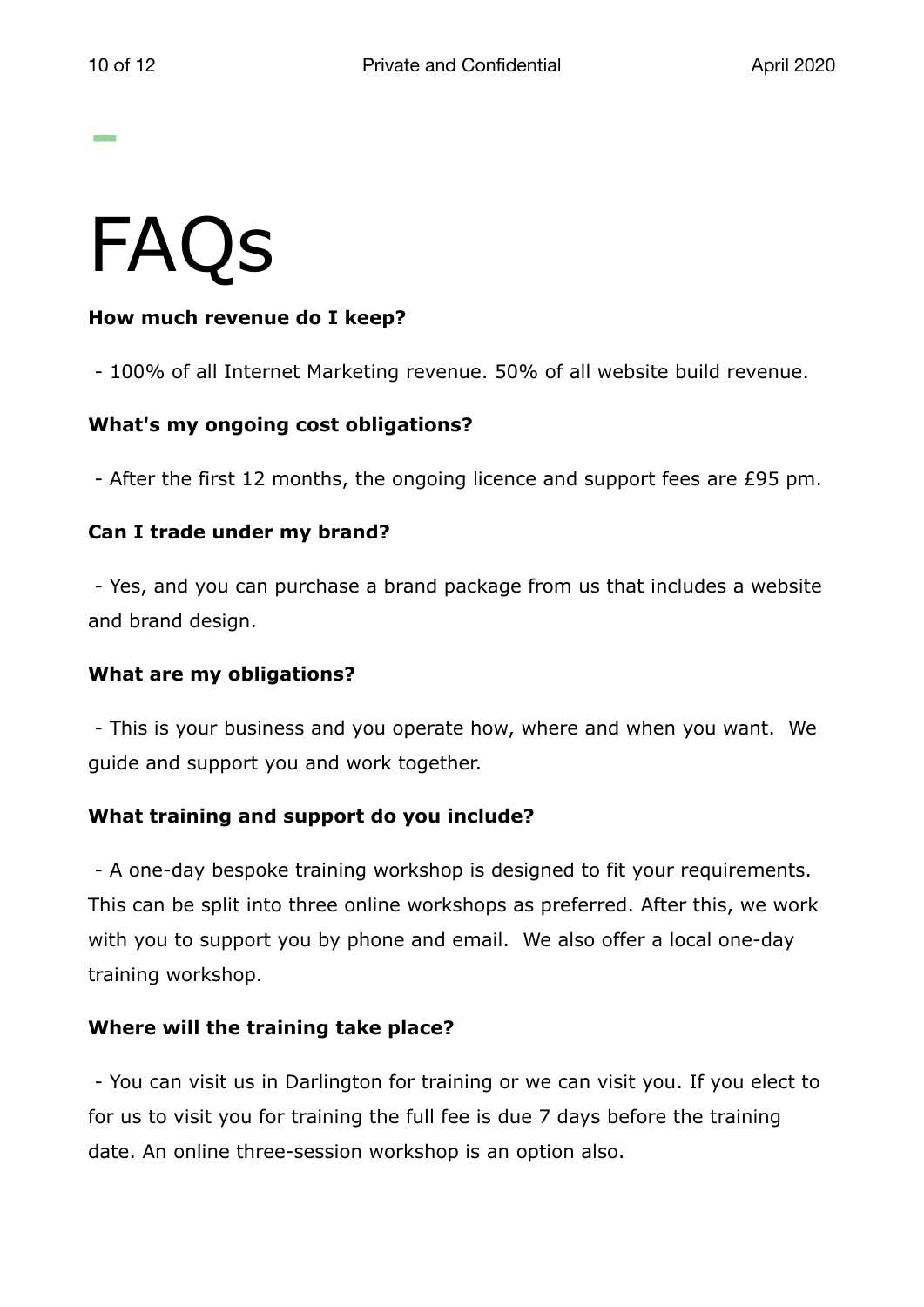#### **What is covered at training?**

 - We deliver a very concise training workshop that we have developed over the years, the workshop is based on your requirements, we flex the content and timings based on your needs. The workshop covers; Industry Background, Clients Needs, Products/Services, Prospecting, Matching, Operating Client Accounts and managing your business.

#### **What's my earning potential?**

 - As a guide; 40 clients will produce an annual income of £79200 p/a revenue plus any setup fees. See the matrix below.

#### **What are the set up costs?**

 $- E2500.$ 

| <b>Clients</b> | <b>Income PA</b> | <b>Setup Fees</b> | <b>Total</b> |
|----------------|------------------|-------------------|--------------|
| 10             | 19800            | 2500              | 22300        |
| 40             | 79200            | 10000             | 89000        |
| 50             | 99000            | 12500             | 111500       |
| 100            | 198000           | 25000             | 223000       |